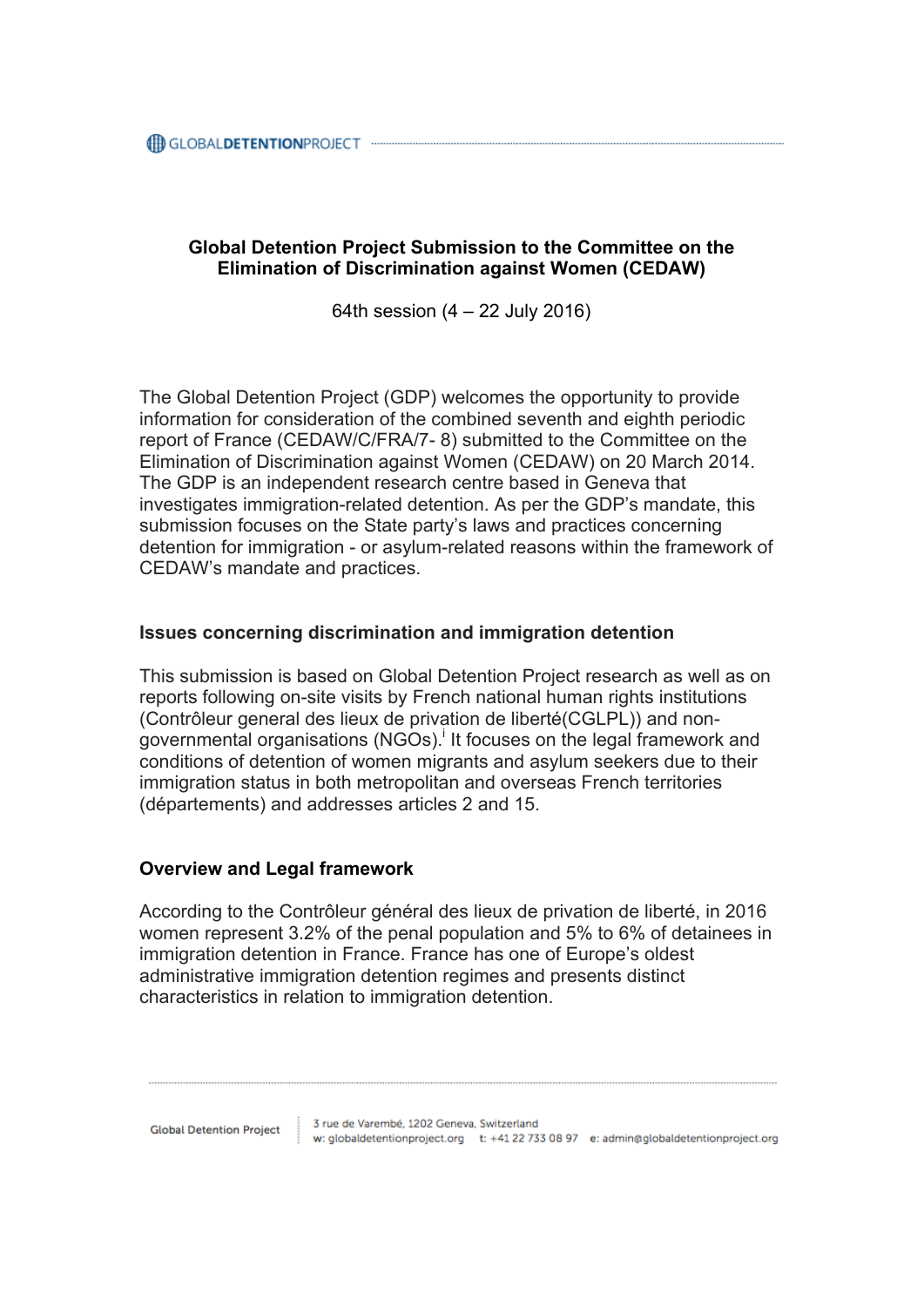While under European Union law, the Return Directive, member states can detain unauthorized migrants for up to 18 months French immigration law limits such administrative detention to a maximum of 45 days. A fundamental principle in the law is that foreigners can only be placed or kept in custody for the time strictly necessary for their return (Code de l'entrée et du séjour des étrangers et du droit d'asile/CESEDA Article L. 554-1). According to nongovernmental sources, immigration detainees actually spent an average of 12.3 days in detention in metropolitan France (and around two days in French overseas territories) in 2014. In the meantime, France detains a record number of unauthorized migrants with nearly 50,000 foreign administrative detainees in 2014 (24,072 detained in Metropolitan France and 21,322 in overseas territories including 19,810 detained at the Pamandzi detention centre in Mayotte, an island in the Comoros archipelago).

French immigration law (CESEDA) has long provided for NGO access to and presence in immigration detention facilities (centres de retention/CRAs). Five NGOs were accredited for five years in 2014 by the Interior Ministry to provide legal aid and social assistance to immigration detainees including La Cimade, France Terre d'Asile, Ordre de Malte, Forum Réfugiés and Assfam. They jointly publish an annual report highlighting national detention laws, statistics and practices within each detention facility.

Under French immigration law Mayotte has a special status and the French Constitution authorizes important derogations with respect to immigration detention. The French Contrôleur general des lieux de privations de libertés and NGOs have denounced serious abuses of human rights, constant overcrowding and lack of procedural safeguards in Mayotte.

## **Priority issues in relation to women detained based on immigration status:**

- According to the CGLPL no specific provision for the reception of women are provided for in the legal framework for the CRAs. Only Article R. 553-3 (10) of the Code of Entry and Residence of Foreigners and Asylum (CESEDA) recalls the prohibition of mixing men and women within detention rooms, except for families. CGLPL visits to various CRAs indicate that organization (management) differs from one CRA to another. In some facilities, a strict separation of men and women was observed for overnight accommodation (the few women being mixed with the male population during the day); conversely, during the visit of CRA in Lyon, inspectors found that the women sector could not be separated from men and thus, women were locked in their rooms at night, in the south wing for women and families;
- Health concerns for pregnant women in detention including higher incidences of miscarriage in detention; lack of access to women's hygiene kits in detention centres (CRAs) and especially in transit zones (see below);